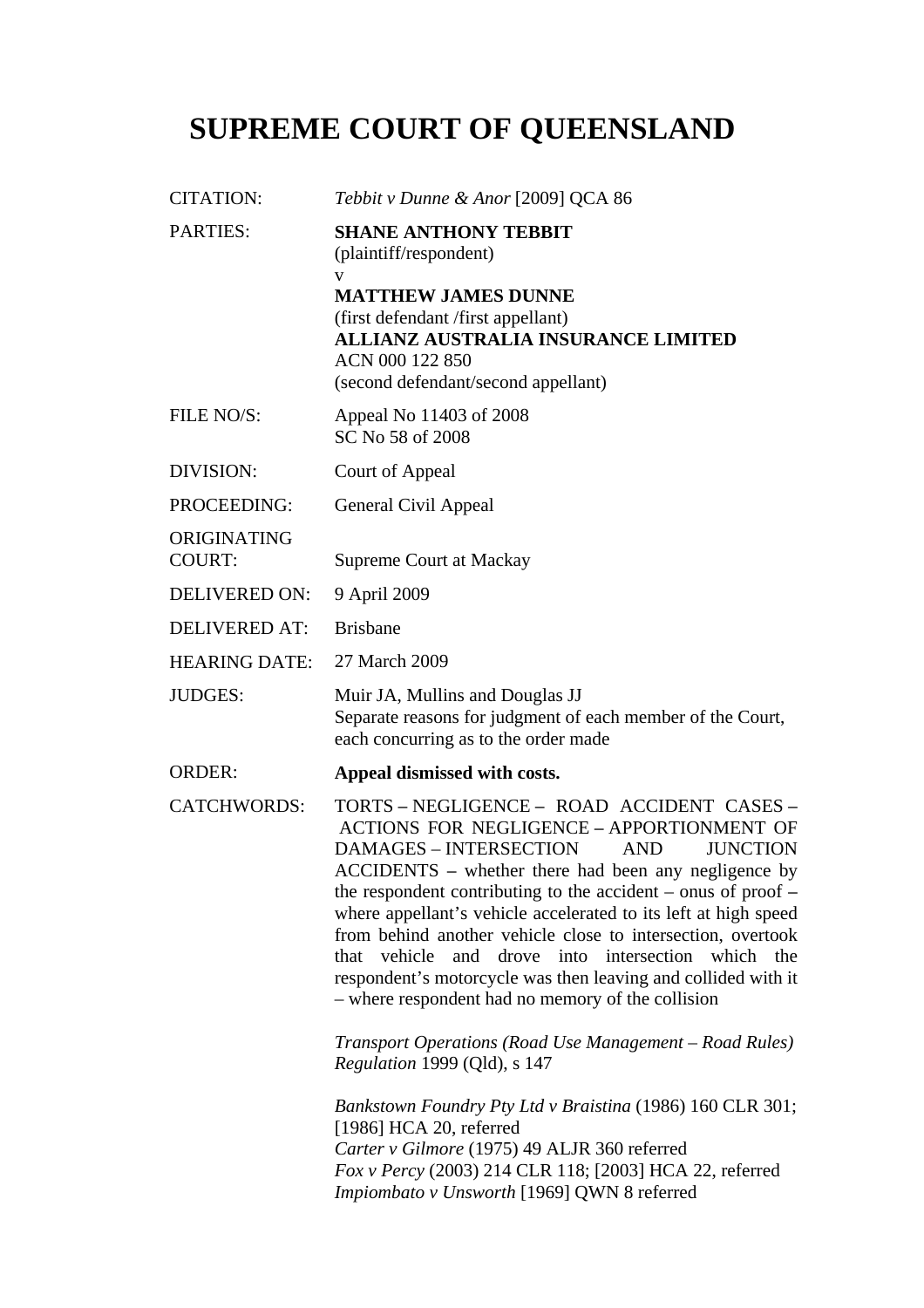|                    | Nance v British Columbia Electric Railway Company Ld<br>[1951] AC 601 referred<br>Sibley v Kais (1967) 118 CLR 424; [1967] HCA 43, referred<br>Thomas v Macfarlane [1969] Qd R 178 referred |
|--------------------|---------------------------------------------------------------------------------------------------------------------------------------------------------------------------------------------|
| <b>COUNSEL:</b>    | S C Williams QC, with J Williams, for the first and second<br>appellant<br>J Baulch SC, with P Cullinane, for the respondent                                                                |
| <b>SOLICITORS:</b> | Sciaccas Lawyers for the first and second appellant<br>Macrossan & Amiet for the respondent                                                                                                 |

- [1] **MUIR JA**: I agree with the reasons of Douglas J and with the order he proposes.
- [2] **MULLINS J**: I agree with Douglas J.
- [3] **DOUGLAS J**: At the trial of this action it was agreed that the respondent, Mr Tebbit's, damages amounted to \$520,000.00. The main issue was whether there had been any negligence by him contributing to the motor vehicle accident in which he suffered serious injuries. The learned trial judge found that the appellants had not established that Mr Tebbit was guilty of contributory negligence. This appeal challenges that conclusion and associated findings by his Honour. There is no appeal from his Honour's conclusion that the first appellant, Mr Dunne, was negligent.

# **Background**

- [4] The accident happened in Mackay on 2 April 2005 at about 7pm at the intersection of the Mackay-Bucasia Road and Phillip Street. Mr Tebbit was riding his motorcycle south along the Mackay-Bucasia Road and proceeded to make a right turn into Phillip Street to head west out of the intersection. It was dark.
- [5] Mr Dunne was driving in a northerly direction along the Mackay-Bucasia Road in a powerful utility at a speed calculated to be between 80 kilometres per hour and 109 kilometres per hour when he hit Mr Tebbit's motorcycle. He had been accelerating for some distance before the intersection over a stretch of the road approximately 300 metres in length from a roundabout at Malcolmson Street further south along the Mackay-Bucasia Road. There were two northbound lanes in the road but they merged back into one lane after the Phillip Street intersection. The speed limit was 60 kph. Another vehicle was travelling more slowly than his in the right lane, the same lane as he was in, but slightly ahead of him. There was also a third vehicle travelling in the same direction behind him whose driver, Mr Patullo, provided some relevant evidence of the events that occurred. It included an estimate that Mr Dunne was travelling at about 75-80 kph along the Mackay-Bucasia Road.
- [6] As Mr Dunne approached the vehicle travelling more slowly ahead of him he changed into the left lane and accelerated into the intersection to collide with the motorcycle at a spot in or near the left lane. He had a green light facing him. Mr Tebbit had a green light facing him as well. There were no green arrow controls governing the intersection from either side. The intersection itself was described as a wide one. Its dimension from where the motorcycle probably started its turn to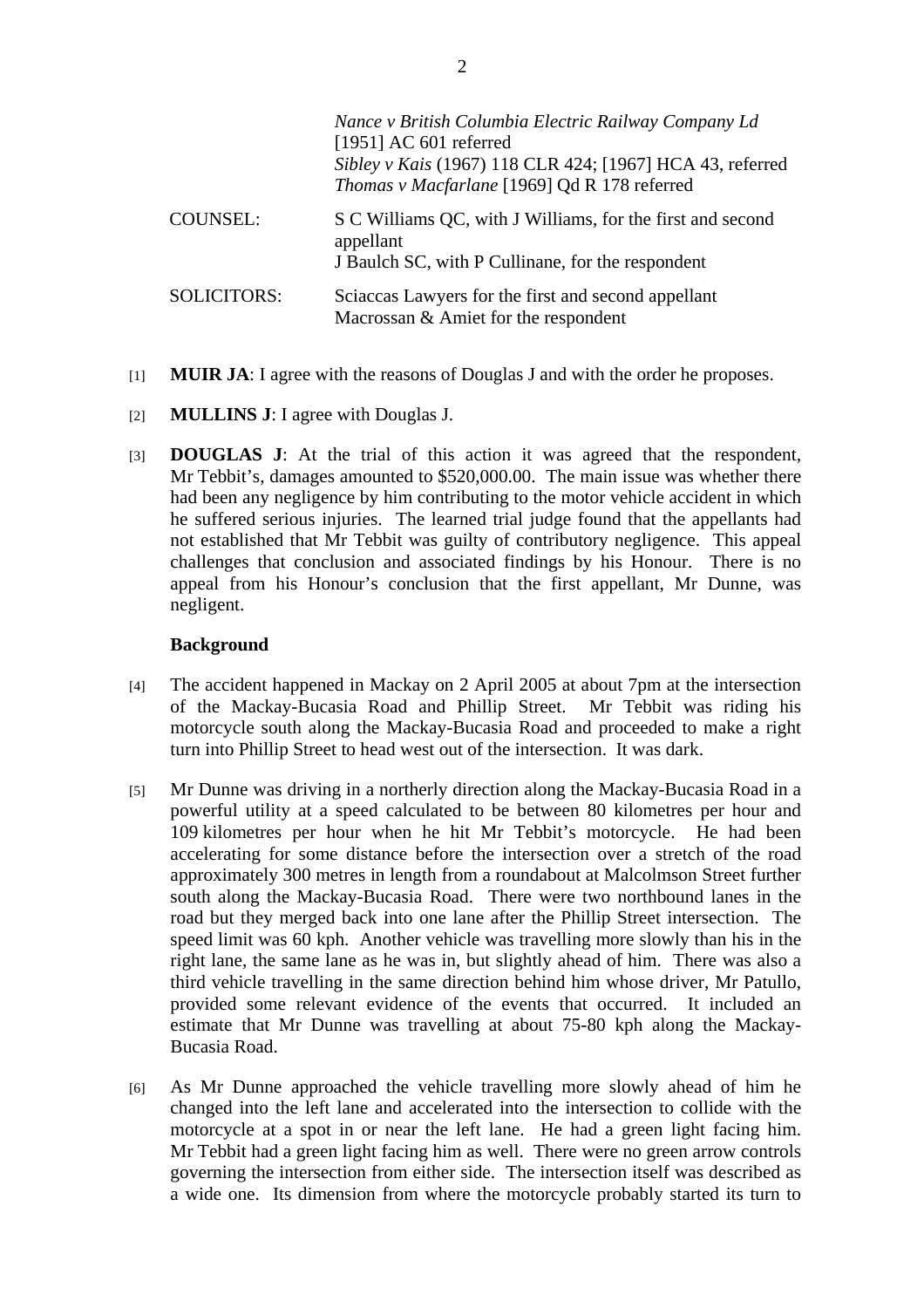the opposite entry to the intersection was close to 30 metres. The two northbound lanes on the road before the intersection increased to three at the intersection to include a right hand turning lane. That right hand turning lane started approximately 80 metres back from the entry into the intersection.<sup>1</sup>

- [7] Mr Dunne did not see the motorcycle until just before the collision. The lane markings leading up to the intersection were continuous lines for 38 metres before the entry to the intersection, a feature designed to prohibit traffic from crossing those lines; see s 147 of the *Transport Operations (Road Use Management – Road Rules) Regulation* 1999 (Qld). Because of his injuries Mr Tebbit has no memory of the collision.
- [8] The precise point at which Mr Dunne changed lanes assumed some significance both before his Honour and in this appeal.
- [9] His Honour analysed the evidence relevant to whether he was guilty of contributory negligence by failing to keep a proper look out in these terms:

"There is no direct evidence as to the relative positions of the vehicles when the plaintiff made the decision to execute the turn, and no direct evidence as to what the plaintiff himself saw.

What the evidence does establish is that for the plaintiff there were three oncoming vehicles in the section of the Mackay-Bucasia Road between the intersection and the roundabout at Malcomson Street.

One of them, Mr Patullo's, was 200 metres from the intersection when the plaintiff was making his turn. At the time the plaintiff had partially executed the turn to the point of being one-third of the way across the right outbound lane. Mr Patullo said that at that time the utility was some 50 to 100 metres in front of him.

Obviously, the plaintiff perceived no threat from the closest to him of those three vehicles nor, indeed, did any such threat materialise.

The plaintiff was entitled to assume that other road users would obey the traffic code as to speed and as to compliance with road markings. Indeed, had the first defendant done so to the extent of even remaining in the right lane which he intended to use after passing through the intersection, there would have been no collision. He would have passed behind the plaintiff's motorcycle which had almost cleared the left-hand lane by the time the first defendant reached the intersection, notwithstanding his disturbingly high speed.

This suggests that when the plaintiff made the decision to turn, he was not at any risk of being struck by any vehicle whose driver was complying with the road rules.

The next question is: Did anything occur to cause a change in such an assessment of risk?

 $\frac{1}{1}$ 

Judging by the plan at R86.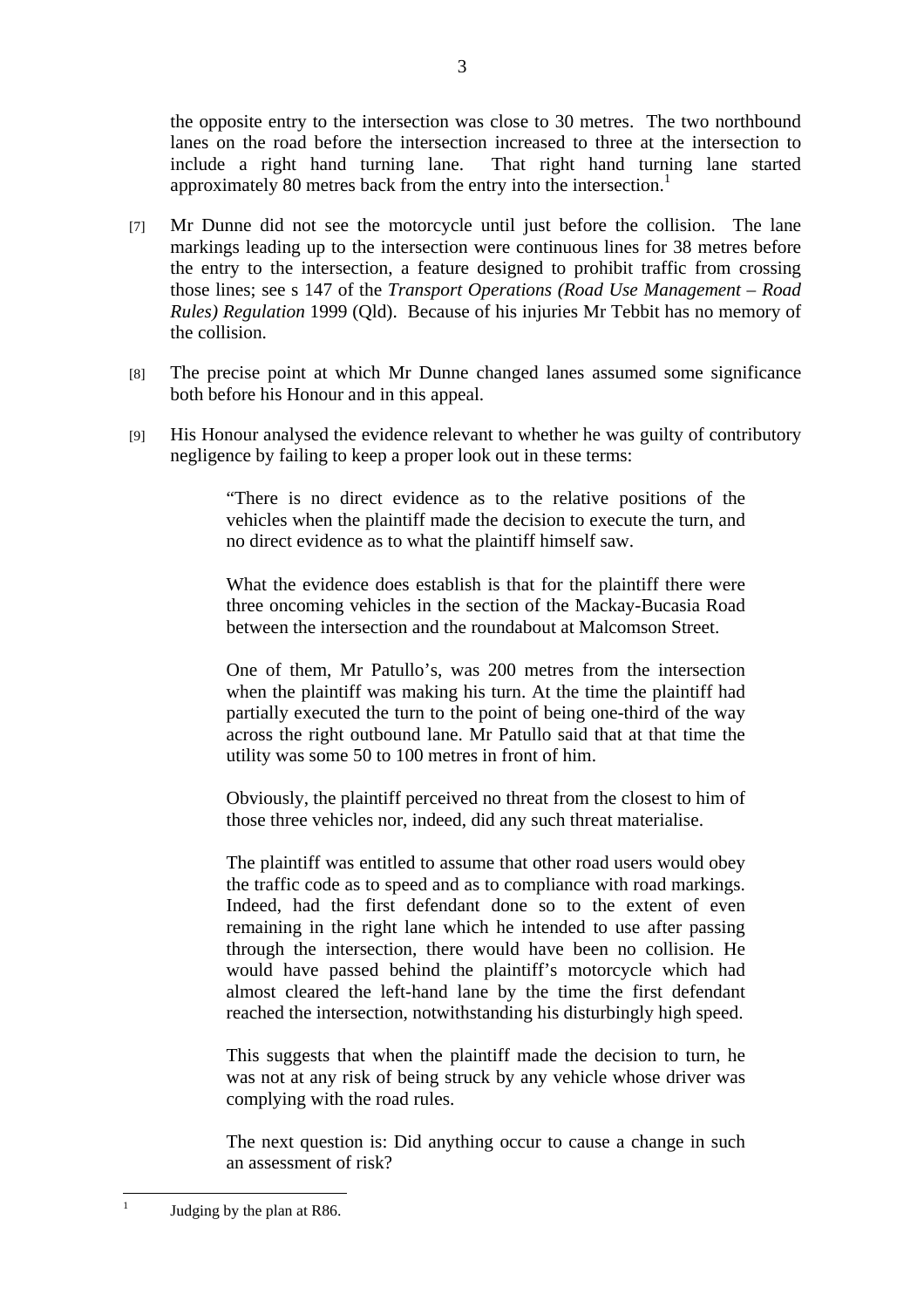Mr Harrison, of counsel, for the first defendant, argued that the Court should accept that the first defendant crossed into the left lane at a point approximately 15 metres south of the intersection. He submitted from that point the Court would conclude that the plaintiff was negligent either because his lookout was deficient if he did not see the utility make this manoeuvre, or because he failed to give right of way if he had seen it.

It is not clear to me on the evidence where the first defendant changed lanes. He has given conflicting evidence as to this point and I don't find either version particularly reliable.

What needs to be shown are the circumstances by which the plaintiff ought to have been aware when he made the decision to execute the turn that the presence of the utility posed a foreseeable risk of colliding with him if he did not give right of way to it.

The defendants bear the onus of proving both that the plaintiff was negligent and by that want of care of himself in his own interest he contributed to his injuries. See *Nance v. British Columbia Electric Railway Company* [1951] AC 601.

Only Mr Patullo saw the plaintiff executing the turn. The position of the utility at that time has not been established to my complete satisfaction, but Mr Patullo's evidence was that it was some 50 to 100 metres in front of him. That is, some 50 to 100 metres from the intersection at which time the turn was partially executed. If that was correct, then the decision to turn would not have occasioned foreseeable risk by reason of the oncoming traffic.

The high speed of the utility, however, is beyond doubt, and that is not something the plaintiff could be expected to have gauged when making his decision to make the turn."

[10] His conclusion was that the defendants had not satisfied him on the balance of probabilities that Mr Tebbit showed any lack of care for his own safety.

### **The submissions**

- [11] The appellants drew attention to the fact that the lights facing Mr Dunne were green which required Mr Tebbit to give way when turning at the intersection. There was also evidence that someone in Mr Tebbit's position would have had a reasonably clear view of traffic coming from the Malcolmson Street roundabout as the area was well lit. Mr Dunne's lights were on. Mr Tebbit agreed in his evidence that he could normally pick up the headlights of different vehicles in the same lane and also agreed that if a vehicle was moving a lot faster than one in front of it he would be in a position to see the headlights from the one behind at some point even if they disappeared behind the closer vehicle eventually.
- [12] By reference to some of the evidence the appellants also argued that if Mr Dunne's change of lane occurred near where he said it occurred in his oral evidence then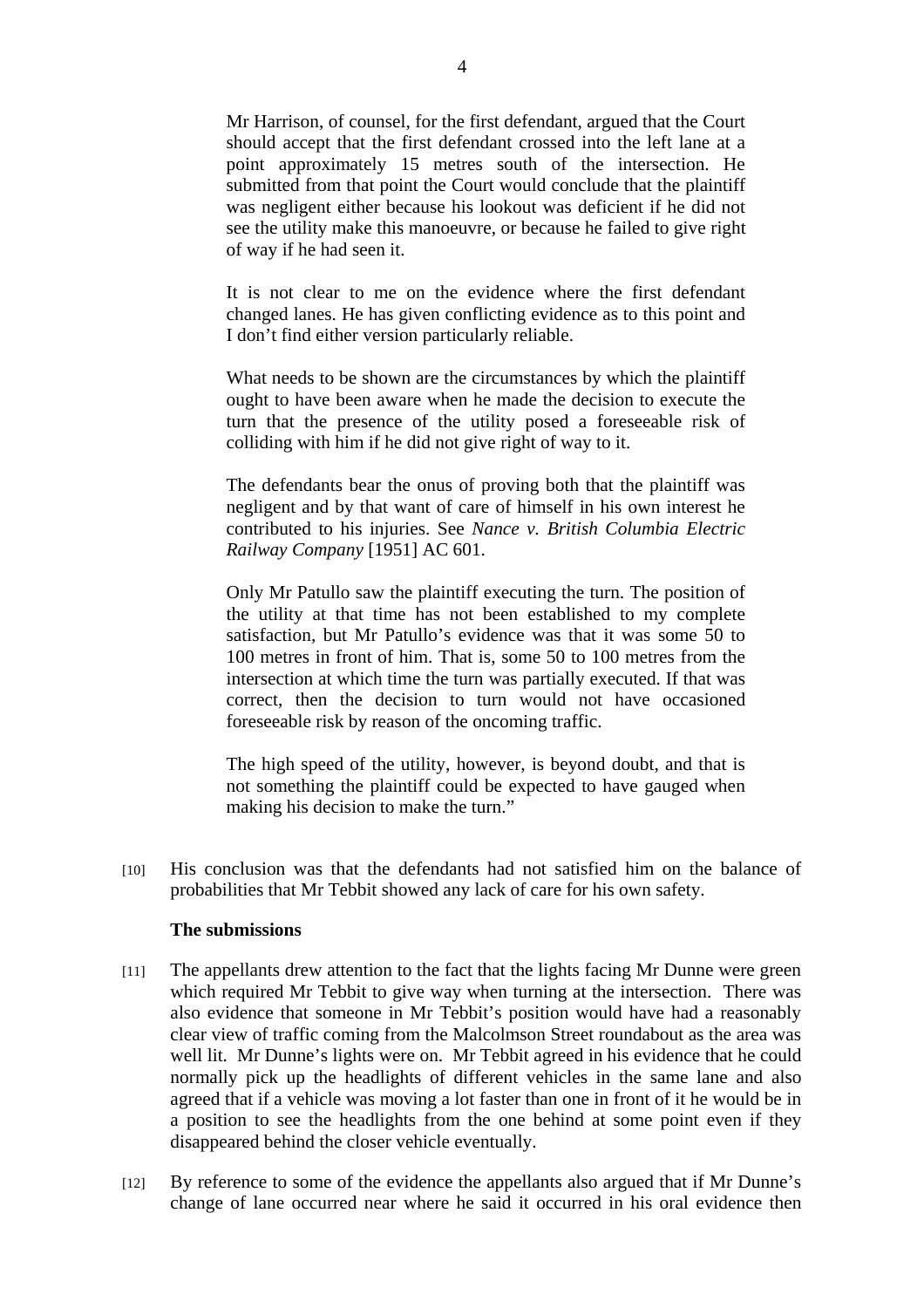Mr Tebbit should have seen his vehicle or its lights before he commenced his right hand turn. They argued that Mr Tebbit was not entitled to assume that Mr Dunne's vehicle was not going to change lanes at some point before the intersection.

- [13] In this context there was some limited evidence from Mr Dunne that the vehicle in front of him moved partially into a right hand turning lane to go up Phillip Street at about the same time as he moved to overtake it on its left. Mr Patullo was not aware of that unidentified vehicle and the evidence was that it had not previously indicated any intention to turn right at the intersection. $2$
- [14] The learned trial judge's finding that it was probable that in changing lanes Mr Dunne crossed over the continuous lane marking before the intersection was challenged, particularly in the written submissions. In developing that argument the appellants pointed to another, allegedly inconsistent, finding of his Honour where he said that it was not clear where Mr Dunne changed lanes. They also relied on evidence of Mr Patullo that he saw Mr Dunne's vehicle in the left hand lane at about 50 to 100 metres from the intersection when he saw the motorcycle turning. His Honour had, however, rejected evidence of Mr Patullo that Mr Dunne's utility travelled only in the left lane and had accepted Mr Dunne's own evidence that he did change lanes. His Honour's finding that it was probable that Mr Dunne crossed over the continuous line shortly before the intersection was also one based on an earlier version of Mr Dunne's evidence in a statement by him. Clearly it was a finding that was open to be made.
- [15] The appellants also relied upon a calculation that, if Mr Dunne's vehicle was travelling at, for example, 94 kilometres per hour, it would have been travelling at 26.11 metres per second so that it would have been virtually impossible to commence the move from one lane to place the vehicle fully inside the other lane in less than 1.5 seconds. The effect of that submission was that his lane changing occurred, on that view and on his Honour's finding that the lane change occurred close to the intersection, at most a couple of seconds before the collision so that his and the car in front of him were sufficiently close to Mr Tebbit's motorcycle to make it negligent of Mr Tebbit to enter the intersection when he did because of his failure to keep a proper lookout.
- [16] On the hearing of the appeal the appellants argued that, whether the lane change occurred very close to the intersection or a long way from it, it was an obvious possibility and the closer Mr Dunne's vehicle was to the intersection when it occurred then the graver was Mr Tebbit's conduct in making the turn. The argument was that Mr Tebbit must have failed to keep a proper look out for the accident to have happened as it did. Because his Honour found that Mr Dunne failed to keep a proper look out in failing to observe Mr Tebbit on his motorcycle, the appellants submitted that the converse applied, that Mr Tebbit should have seen Mr Dunne's utility approaching at speed behind the unidentified vehicle.
- [17] Mr Tebbit should not, they argued, have entered the intersection because of that obvious risk and, if he failed to observe the utility, he failed to keep a proper lookout. This was particularly so if Mr Dunne's vehicle changed lanes just before the intersection, crossing the continuous line, because, they submitted, Mr Tebbit must have been very close then to the unidentified vehicle when he moved across its path.

<sup>5</sup>

 $\frac{1}{2}$ See R. 57, R 61 l. 39 and R 125.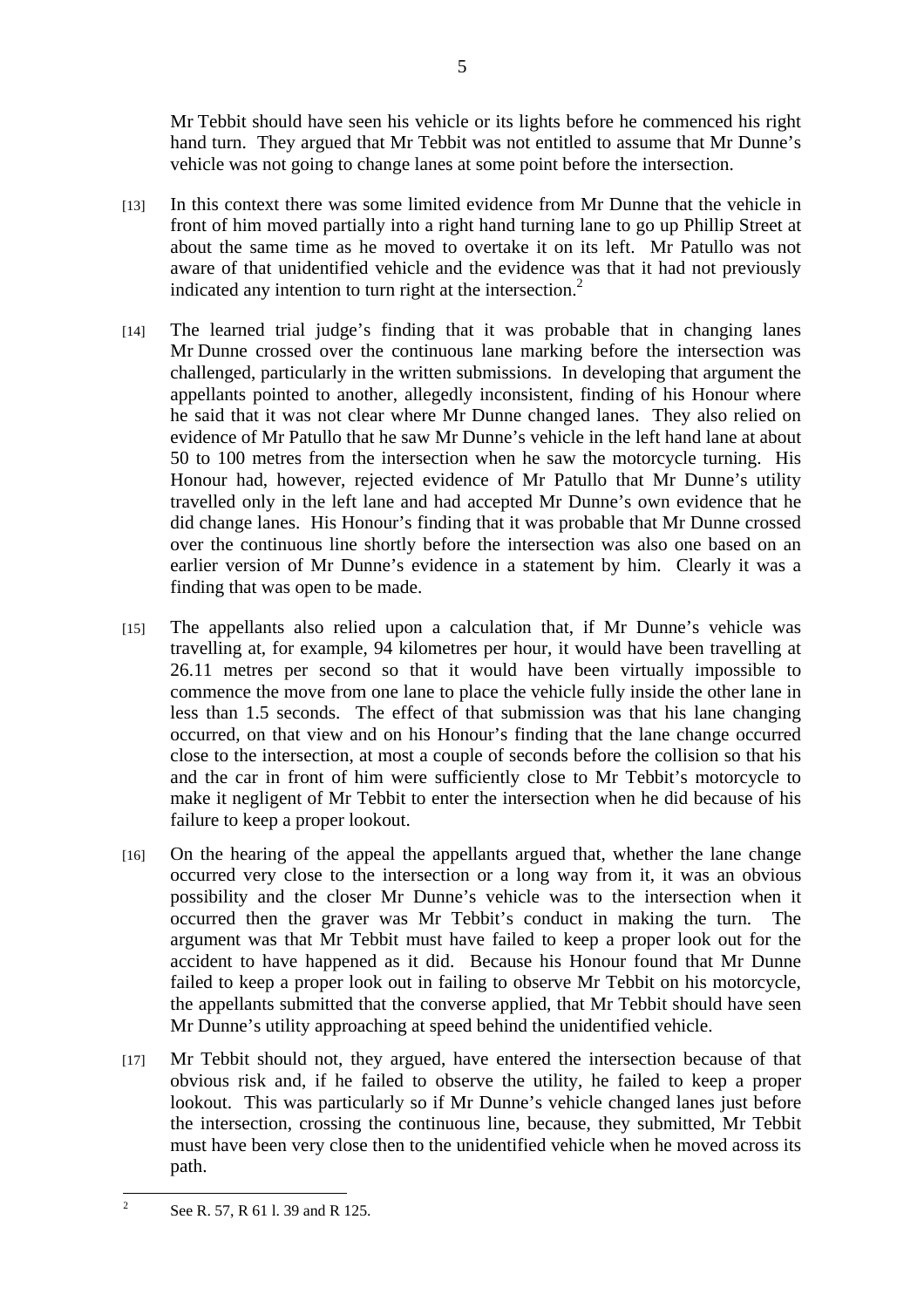- [18] On the other hand, if the unidentified vehicle and Mr Dunne's diverged at the start of the turning lane, with the utility overtaking the unidentified vehicle at approximately 100 metres from the intersection, then it should have been plainly observable, travelling quickly and Mr Tebbit should not have turned across its path.
- [19] It was submitted for Mr Tebbit, however, that there was a third view of the facts available, namely that it had not been shown that the unidentified vehicle posed a threat to him making the turn. At that stage all that was known of Mr Dunne's utility was that it was approaching the rear of the unidentified vehicle at a speed a little faster than that vehicle's speed and it was not until he was almost through the turn that Mr Tebbit's motorcycle was hit. It was hit, on that submission because of the sudden, unpredictable overtaking manoeuvre by the utility coupled with its significant acceleration into the intersection. The power of the utility was relevant to that argument.
- [20] The submissions for Mr Tebbit also included that he was entitled to assume that vehicles travelling towards him in a marked lane would continue to travel in those marked lanes through the intersection in the absence of some clear indication to the contrary. His counsel pointed to the fact that Mr Dunne's overtaking of the car in front of him occurred close to the intersection, was overtaking to the left of the vehicle in front of him and also included acceleration to a speed very significantly in excess of the speed limit of 60 kilometres per hour in that area. The submission was that Mr Tebbit, when he decided to turn, faced no previous risk of collision with the vehicle travelling in front of Mr Dunne's utility and no collision would have occurred unless Mr Dunne executed what was described as the extraordinary overtaking manoeuvre. The argument was that Mr Tebbit was likely to have commenced the turning manoeuvre when the unidentified vehicle and Mr Dunne's vehicle were travelling one behind the other where there was no indication of any risk of collision.
- [21] They responded to the criticism of his Honour's finding that it was probable that Mr Dunne crossed the unbroken line marking and his subsequent statement that it was not clear on the evidence where Mr Dunne changed lanes by pointing out that, when his Honour made the latter comment, he was dealing with a submission that Mr Dunne crossed into the left hand lane at a point approximately 15 metres south of the intersection and may well have been focussing on the obvious difficulty of identifying so much later the precise point where the lane change occurred.
- [22] It was argued, therefore, that his Honour was entitled to conclude that, on such a view of the facts, the appellants had not discharged the onus of proof of showing that Mr Tebbit was contributorily negligent.

### **Discussion**

[23] It is seldom helpful in cases of this nature to try to analyse minutely, with the benefit of hindsight, the precise positions of motor vehicles involved in a collision within the period of a few seconds leading up to the accident. His Honour's analysis of the situation that faced Mr Tebbit, doing the best he could on the evidence available to him without a version from Mr Tebbit, was rational. His conclusion that, when the plaintiff made the decision to turn, he was not at any risk of being struck by a vehicle whose driver was complying with the road rules may be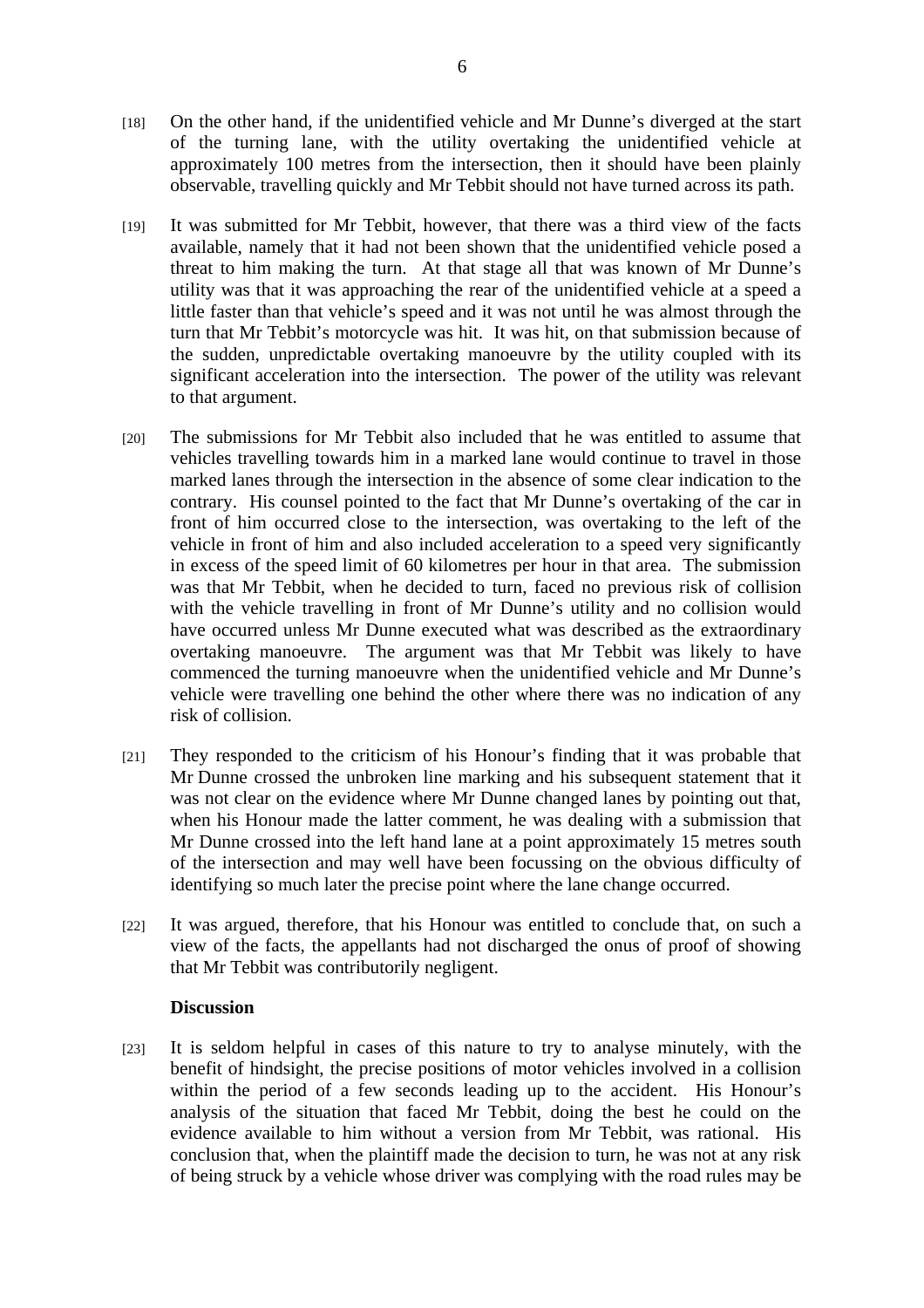buttressed by the fact that there was no collision between him and the vehicle travelling more slowly ahead of Mr Dunne.

- [24] That absence of a collision with the unidentified vehicle is obviously not a complete vindication of Mr Tebbit's behaviour as he may have been reckless or simply have been lucky to have avoided that fate. By the same token it may have been the case that the presence of that vehicle itself did pose an obvious danger to his entry into the intersection, but there is no evidence from which that conclusion must be drawn and Mr Patullo's direct evidence suggests the contrary. It is difficult to estimate how close Mr Tebbit was to that vehicle and the evidence from Mr Patullo suggests that it did not pose any obvious danger to his entry into the intersection. We also know that the evidence suggests it was not indicating a right turn, that it was travelling slowly and that it may have commenced to veer to a right hand turning lane at about the time Mr Dunne pulled out to its left. It was a large intersection, the right hand turning lane commenced a significant distance before the start of the intersection and there is no reliable evidence to suggest that the unidentified vehicle was very close to Mr Tebbit or moving in such a way as to pose a threat to him. The very fact that he entered the intersection when he did in spite of the presence of this vehicle suggests that he, at least, did not perceive that it posed a threat to him or that he needed to give way to it.
- [25] In my view, therefore, the evidence does not establish with any degree of certainty that a reasonable person in Mr Tebbit's position should have perceived a threat from Mr Dunne's vehicle before it pulled out to overtake the unidentified vehicle on its left.
- [26] It was legitimate, therefore, for his Honour to conclude that the appellants had not satisfied him that Mr Tebbit showed any lack of care for his own safety. His motorcycle appeared to have been almost out of the intersection when the collision occurred in circumstances where, when he commenced to turn into the intersection, nothing had obviously occurred on the available evidence to warn him of a risk associated with the unidentified vehicle or that Mr Dunne would suddenly change lanes and accelerate into the intersection. Even if he could have seen earlier that Mr Dunne's vehicle was accelerating towards the one in front of it, that did not necessarily mean that it was reasonable for him then to infer that Mr Dunne would also execute the dangerous manoeuvre that followed. The more likely and reasonable conclusion would have been that Mr Dunne's vehicle would slow down to match the speed of the car ahead of it.
- [27] A collision between two vehicles at a street intersection of itself does not provide evidence of a want of reasonable care on the part of both drivers.<sup>3</sup> While reasonable care requires a plaintiff to guard against a reasonably foreseeable risk that others may fail to take reasonable care for his or her safety, the court must judge the reasonableness of the plaintiff's conduct in the context of the finding that he or she has been exposed to unnecessary risks by the defendant's negligence.<sup>4</sup> When one applies those principles to the conduct of Mr Tebbit it is difficult to conclude on this evidence that it has been established that he has failed to take reasonable care for his own safety.

 3 *Impiombato v Unsworth* [1969] QWN 8; *Thomas v Macfarlane* [1969] Qd R 178 at 182; cf., particularly as to the facts, *Carter v Gilmore* (1975) 49 ALJR 360 at 361.

*Halsbury's Laws of Australia* at [300-105] referring, among other cases to *Sibley v Kais* (1967) 118 CLR 424 at 427 and *Bankstown Foundry Pty Ltd v Braistina* (1986) 160 CLR 301at 310.